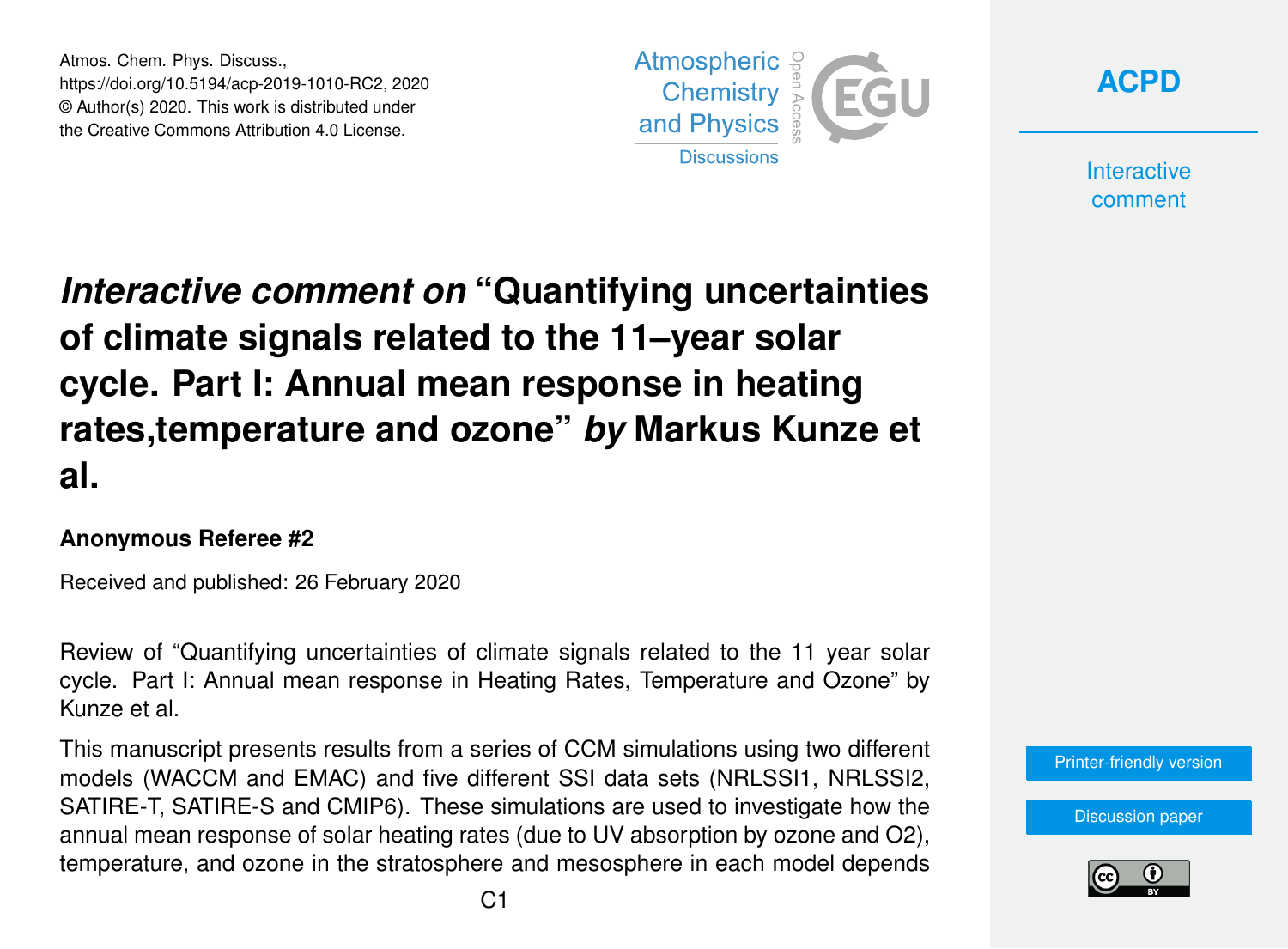on the input variations in SSI from these 5 data sets relative to common solar minimum SSI specified by the ATLAS-3 reference spectrum. The relative responses of the modeled variables due to differences in SSI (i.e, external forcing) versus differences between the two models (i.e., internal variability) are calculated using two-way analysis of variance (ANOVA). According to the abstract (page 1 of manuscript, lines 9-12), the authors report that differences among the SSI data sets have strongest influence on the modeled shortwave heating rates, ozone, and temperature in the upper stratosphere and mesosphere, while the largest differences attributed to the treatment of photochemistry, etc. in the CCMS are identified in the upper mesosphere (page 1 lines 13-14). The authors also indicate an apparent model-dependent solar cycle response in the lower stratosphere.

The subject of this paper, i.e., identifying and quantifying sources of uncertainty in modeled atmospheric response to 11-year variations in SSI, is compelling and the basic tools (2 sets of CCM simulations, SSI data sets, application of well-established ANOVA statistical methods) are appropriate. The use of a common reference SSI data set for solar minimum and application of relative changes in SSI informed by the different data sets makes sense. There are several areas (identified below) where the present manuscript does not provide enough information to allow the reader to understand this work and its implications. These areas can be summarized as follows: (1) Context – why did the authors undertake this study, and what solid, quantitative conclusions does this study offer that will be of use to other researchers; (2) The advantages and limitations of the ANOVA approach – the limitations in particular need to be clarified; (3) Presentation –some figures and some of the discussion were difficult to understand, some reorganization and revision is warranted to improve the overall readability of the manuscript. These areas should be addressed in a revised manuscript before I can recommend publication.

Major Comments:

1. The title of the manuscript is not very descriptive. It should probably be stated

**Interactive** comment

[Printer-friendly version](https://www.atmos-chem-phys-discuss.net/acp-2019-1010/acp-2019-1010-RC2-print.pdf)

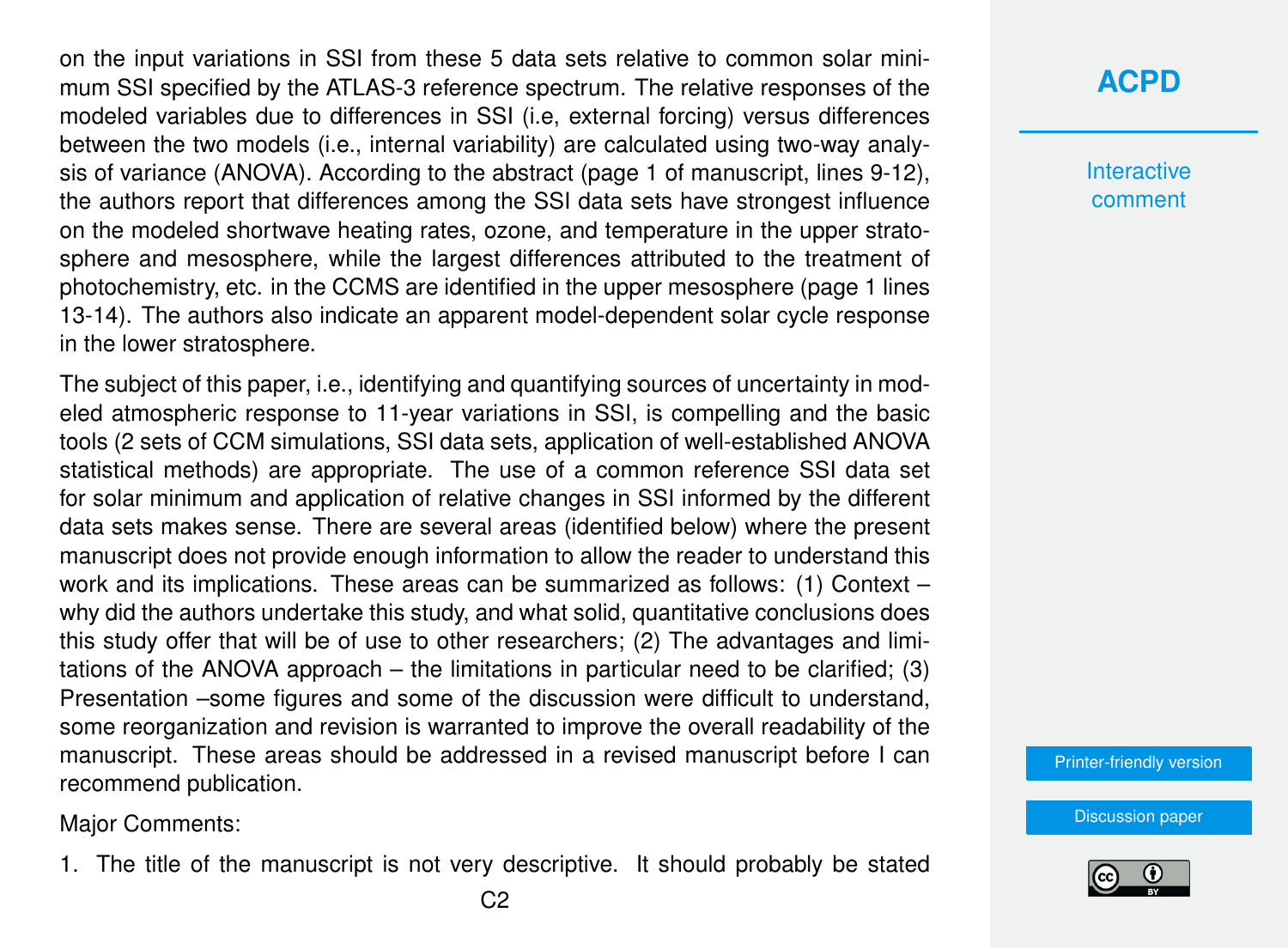somewhere in the title that this is a modeling study. One could read this title and think this is an observational study of variations in climate (e.g., surface temperatures, precipitation patterns, etc.), rather than a very specific examination of how sensitive middle atmospheric processes in CCMs are to imposed variations in SSI related to the 11-year solar cycle. The title also says this is Part I, but I do not understand why this is so. What will part II be about, and why does this need to be a two-part study?

2. The authors have undertaken a very ambitious task requiring a lot of detailed statistical analysis. After reading the introduction, it is still unclear to me why this study is being performed. The authors state (page 2 line 8) that we have a good understanding of the chemical and dynamical processes, but discrepancies between the observed and modeled responses remain? What is not stated is how big these discrepancies are, and why they are important within the larger context of climate modeling. Some more quantitative discussion of these discrepancies in the introduction are needed. For example, page 2 line 25 states there is "large model spread" – how large is this and why is it important? Is this spread larger than uncertainties in observational-based estimates of 11-year variations related to solar forcing?

3. The discussion of the "top down" vs. "bottom up" mechanisms (page 2 lines 13-25) should be condensed and revised to clearly state that this study is focusing entirely on the "top down" effect. The "bottom up" effect relies not only on changes in TSI but also on a very complex interaction between ocean and atmosphere, and it should be stated that the present study cannot address this mechanism with the model simulations presented here.

4. The ANOVA method finds the largest uncertainties in the upper mesosphere, but I don't think any of the observational studies cited in the Introduction deal specifically with the upper mesosphere. From what's presented in the manuscript, it's unclear how quantifying these upper mesospheric uncertainties are directly relevant to improving our understanding of climate signals. Looking at Figure 2, it appears that in the stratosphere (where most of the ozone resides and where this "top-down" mechanism **Interactive** comment

[Printer-friendly version](https://www.atmos-chem-phys-discuss.net/acp-2019-1010/acp-2019-1010-RC2-print.pdf)

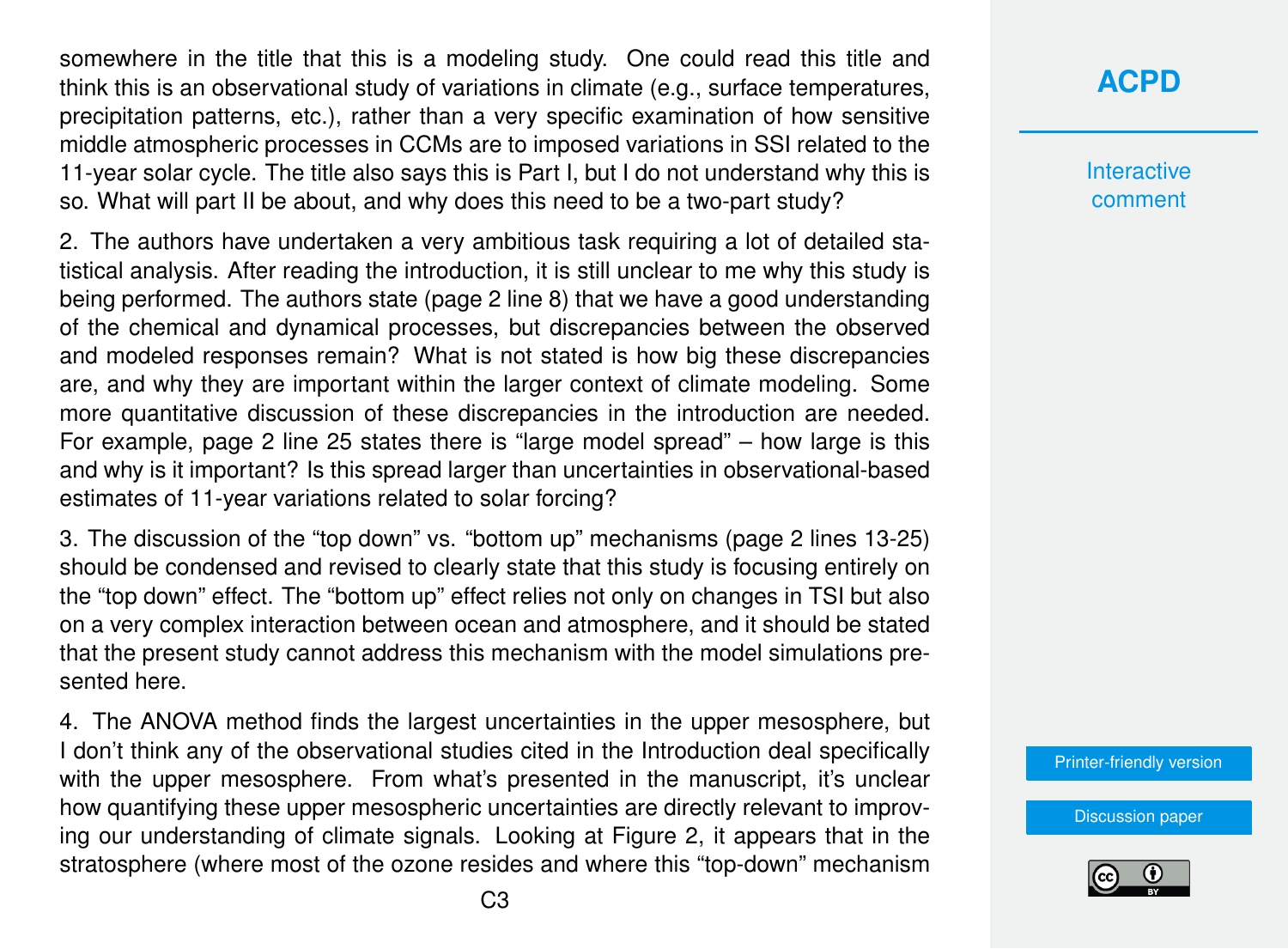dominates), the details of the SSI input don't really matter – you get essentially the same modeled response (excluding SATIRE-T), i.e., any differences are smaller than the internal model variability. If this is the case, this should be clearly stated in the abstract and in Section 7.

5. Appendix A describes the ANOVA method. I am not an expert in this field, so my comments here are for clarification rather than criticism.

a. My understanding is that part of the ANOVA approach is to construct a model describing the sources of variance, making certain assumptions about what these sources are, and then testing this model to see how much of the variance is explained. The model should be described and listed in equation form – is it a two way model with interaction? Is there a specific term for variance from random error?

b. With regard to figure 1, center and right columns, it's clear that not all the variance is being explained by the SSbB (center) and SSbA (right) terms. This is alluded to on page 10 line 1-2, where the authors state that the random contribution is largest.

c. For a complete description of the problem, would it be better to limit figure 1 to the annual mean responses, and construct a new figure 2 listing all terms of the ANOVA model so we can see all relevant terms (e.g. the treatment A term treatment B term and the interaction term)? It would be most helpful if the description of current Figure 1 middle and right columns referred directly to the terms and equations in the Appendix so we know for sure what is being plotted, i.e. middle column is SSbB term equation A3, etc. Also the hatched areas in the middle column for SSI/temperature and SSI/ozone are extremely hard to see, making it difficult to understand what is and isn't significant.

d. Please explain in more detail how degrees of freedom were determined. The CMIP6 data set is an average of NRLSSI2 and SATIRE data sets, so it's not an independent member of the K=B group. Shouldn't this affect the degrees of freedom that ultimately impact the significance tests with the F statistic?

**[ACPD](https://www.atmos-chem-phys-discuss.net/)**

**Interactive** comment

[Printer-friendly version](https://www.atmos-chem-phys-discuss.net/acp-2019-1010/acp-2019-1010-RC2-print.pdf)

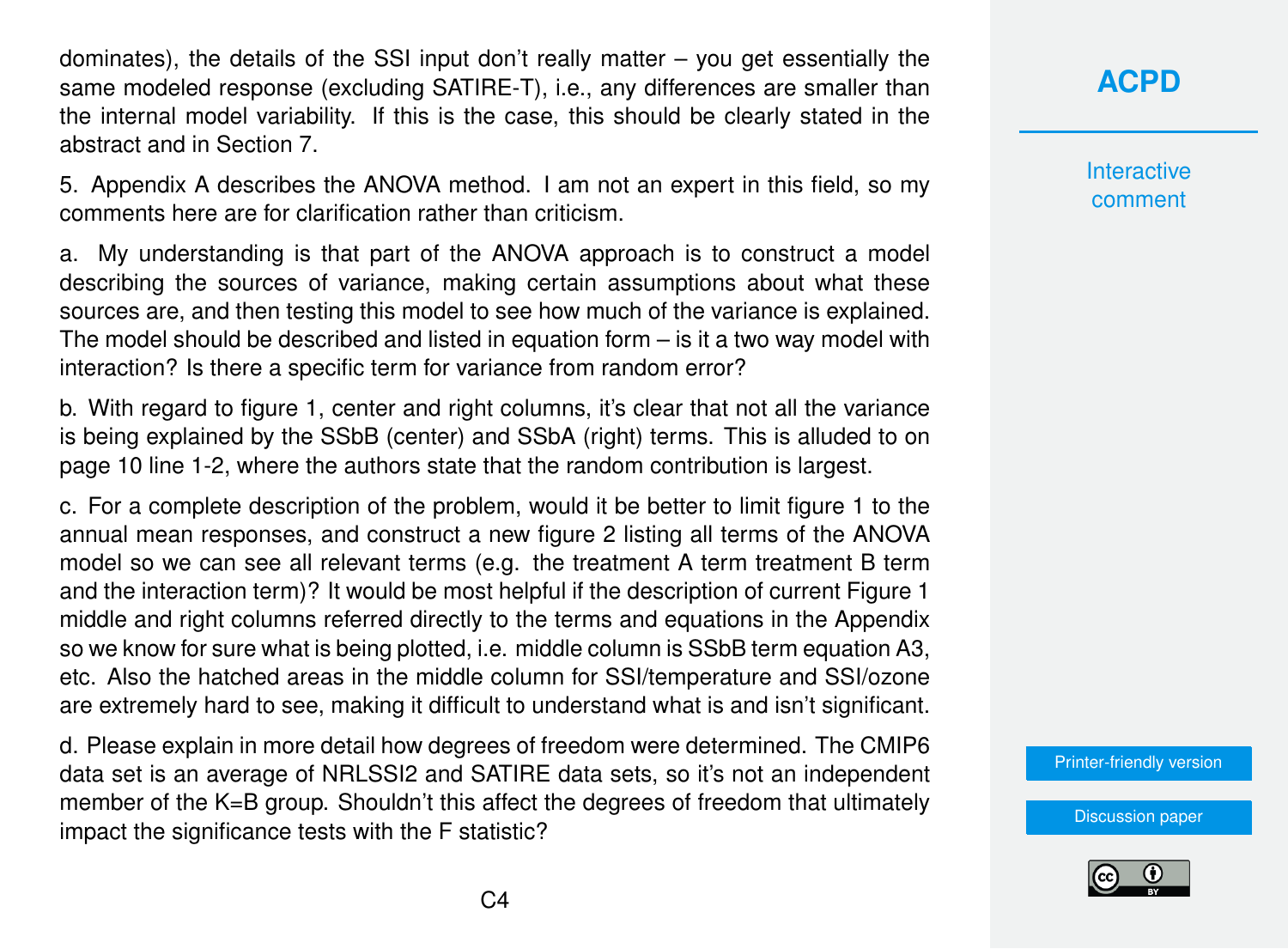e. Outside of the upper mesosphere, it seems like the SSI changes and CCM differences together don't explain the majority of the variance in the total sum of squares. What does this mean? Is this analysis meaningful? Should we conclude that differences in SSI reconstructions or differences in details of model photochemistry or spectral resolution in the SW heating aren't that important relative to the random model variability?

6. Section 7 needs revision as noted below:

a. First page 19 lines 12-25 repeat what has already been said in the introduction and could be removed or condensed significantly.

b. Page 19 line 17: it is stated that SSI data sets provide largest fraction of solar cycle variance in the upper stratosphere/lower mesosphere (30% for heating rate, 30% for ozone, 10 % for temperature) but that is not strictly true. The majority of the variance is unexplained, wrapped up in an interaction term or some other manifestation of random model variability. I think it would suffice to say that the SSI differences explain up to 30% in variance in heating and ozone, and only 10% in temperature.

c. Page 21 lines 5-13: The discussion of the total ozone effects is confusing, and does not seem to produce any specific conclusions. The sentence "Distinct differences in TCO anomalies between the CCMs are also reflected by the relatively large fraction of the anomaly variability that can be explained by differences between the CCMs" seems circular and it's not clear to me what the authors are trying to say. The finding that WACCM and EMAC models have lower percentage of TCO response from p > 16 hPa compared to one observational study (Hood 1997) does not seem to be directly relevant to the state purpose of this study, especially since by design these CCM simulations do not have realistic decadal variations in lower atmosphere forcing (i.e., fixed repeating monthly mean SST's, etc). It's clear from Figure 8 that the ANOVA method cannot disentangle variance related to SSI and model transport in the lower stratosphere. Based on what's presented in this paper, it would make sense to keep Figure **[ACPD](https://www.atmos-chem-phys-discuss.net/)**

**Interactive** comment

[Printer-friendly version](https://www.atmos-chem-phys-discuss.net/acp-2019-1010/acp-2019-1010-RC2-print.pdf)

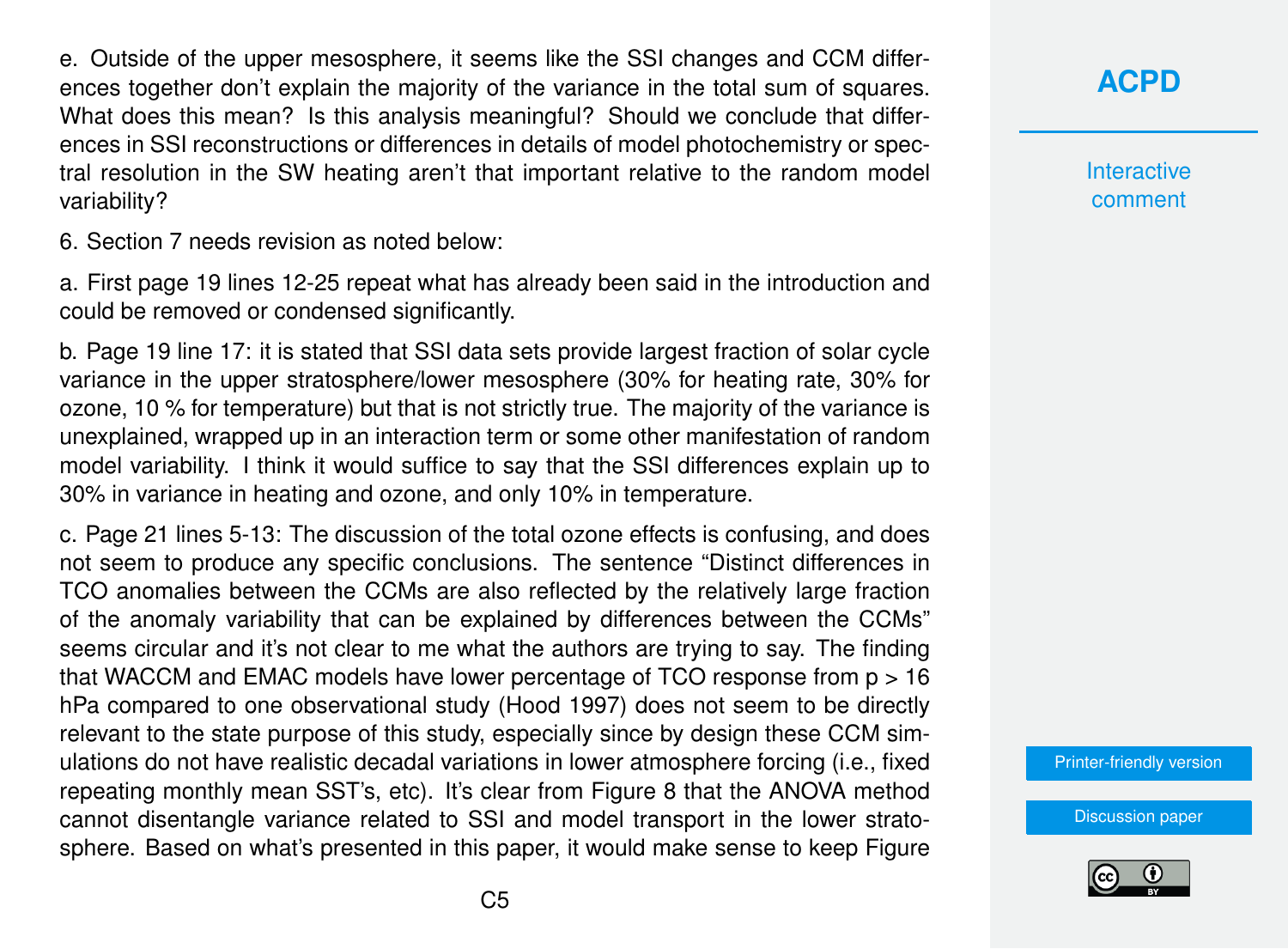6, omit Figures 7 and 8 and related discussion, and summarize your findings (i.e., that statistically significant attribution of TOC variance related to SSI or CCM differences as you've defined them is not possible due to large internal model variability).

d. Page 21 lines 14-19: Based on the discussion here, it's not clear why a two-way ANOVA approach is warranted compared to a 1-way (SSI changes) approach. Basically, you are saying you don't think you have fully sampled the "CCM spread" as it is referred to here. So why is 2-way justified? This might be a good place to note the importance of experimental design when using ANOVA that could help guide future investigations.

Additional comments, revisions, suggestions:

1. Abstract: It should be noted somewhere in abstract that you are using time slice integrations based on 1989-1994 differences in SSI.

2. Page 1 line 16: can you define middle atmosphere?

3. Page 2 line 3: the authors cite one reference here (McCormack and Hood), but there are a lot of subsequent studies on observed solar cycle variations that should also be referenced. As mentioned above, observational studies for the mesosphere in particular would be good, since this is where you end up seeing the biggest impact of SSI differences. For example, Beig at al JGR 2012 (https://doi.org/10.1029/2011JD015697).

4. Section 2: It would be most helpful to have a plot comparing the different SSI data sets somehow. Is it possible to plot the SSI differences relative to the ATLAS solar min values over a range of UV wavelengths. This would illustrate for the reader how differences among the different data sets compare to the overall 11-year max-min differences. Since the change in SSI from solar max – min is strongly wavelength dependent, this might be more informative than Table 1 that averages over very large intervals.

5. Section 3.1: Why are the QBO treatments different? What observed winds are used

**Interactive** comment

[Printer-friendly version](https://www.atmos-chem-phys-discuss.net/acp-2019-1010/acp-2019-1010-RC2-print.pdf)